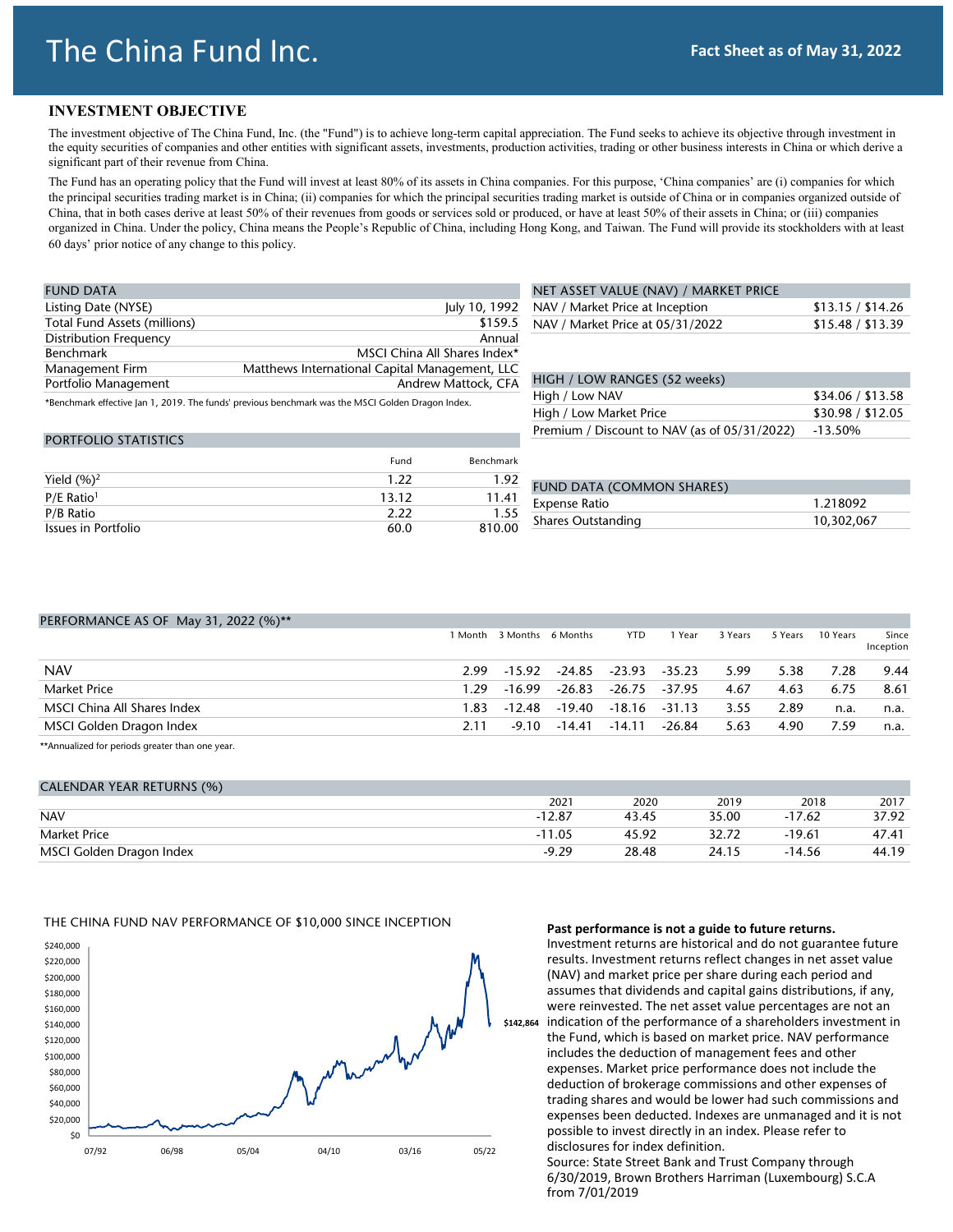# The China Fund Inc. **Fact Sheet as of May 31, 2022**

## TOP TEN HOLDINGS (%)<sup>3</sup>

|                                                     | Sector                        | % of Net Assets |
|-----------------------------------------------------|-------------------------------|-----------------|
| Alibaba Group Holding, Ltd.                         | <b>Consumer Discretionary</b> | 7.8             |
| Meituan                                             | <b>Consumer Discretionary</b> | 6.4             |
| Tencent Holdings, Ltd.                              | <b>Communication Services</b> | 5.7             |
| Pinduoduo, Inc.                                     | <b>Consumer Discretionary</b> | 5.5             |
| JD.com, Inc.                                        | <b>Consumer Discretionary</b> | 5.1             |
| China Merchants Bank Co., Ltd.                      | Financials                    | 4.3             |
| China International Capital Corp., Ltd.             | Financials                    | 3.9             |
| CITIC Securities Co., Ltd.                          | Financials                    | 3.5             |
| Shenzhen Inovance Technology Co., Ltd.              | Industrials                   | 2.3             |
| Wuliangye Yibin Co., Ltd.                           | <b>Consumer Staples</b>       | 2.1             |
| % OF ASSETS IN TOP TEN                              |                               | 46.6            |
| Source: Brown Brothers Harriman (Luxembourg) S.C.A. |                               |                 |

#### SECTOR ALLOCATION (%)<sup>4</sup>

|                                         | Fund | Benchmark | Difference |
|-----------------------------------------|------|-----------|------------|
| <b>Consumer Discretionary</b>           | 32.0 | 19.8      | 12.2       |
| <b>Information Technology</b>           | 15.5 | 9.1       | 6.4        |
| <b>Financials</b>                       | 14.2 | 16.9      | $-2.7$     |
| Industrials                             | 11.3 | 9.6       | 1.7        |
| <b>Communication Services</b>           | 8.7  | 11.3      | $-2.6$     |
| <b>Health Care</b>                      | 4.5  | 7.0       | $-2.5$     |
| <b>Real Estate</b>                      | 4.3  | 3.3       | 1.0        |
| <b>Consumer Staples</b>                 | 3.9  | 9.9       | $-6.0$     |
| <b>Materials</b>                        | 3.8  | 7.3       | $-3.5$     |
| <b>Utilities</b>                        | 0.0  | 3.0       | $-3.0$     |
| Energy                                  | 0.0  | 2.6       | $-2.6$     |
| Cash and Other Assets, Less Liabilities | 1.9  | 0.0       | 1.9        |

Sector data based on MSCI's revised Global Industry Classification Standards. For more details, visit www.msci.com. Source: FactSet Research Systems

#### MARKET CAP EXPOSURE (%)<sup>4,5</sup>

|                                         |      | <b>Fund Benchmark Difference</b> |        |
|-----------------------------------------|------|----------------------------------|--------|
| Mega Cap (over \$25B)                   | 51.2 | 55.6                             | $-4.4$ |
| Large Cap (\$10B-\$25B)                 | 28.7 | 22.5                             | 6.2    |
| Mid Cap (\$3B-\$10B)                    | 15.0 | 19.6                             | -4.6   |
| Small Cap (under \$3B)                  | 3.3  | 2.3                              | 1.0    |
| Cash and Other Assets, Less Liabilities | 19   | 0 Q                              | 19     |

| CHINA EXPOSURE (%) <sup>4,6</sup>       |      |
|-----------------------------------------|------|
| A Shares                                | 47.1 |
| SAR (Hong Kong)                         | 32.2 |
| H Shares                                | 10.6 |
| Overseas Listed Companies (OL)          | 8.2  |
| Cash and Other Assets, Less Liabilities | 1.9  |
| Source: FactSet Research Systems        |      |

Source: FactSet Research Systems

2 The Dividend Yield (trailing) for the portfolio is the weighted average sum of the dividends paid by each equity security held by the Fund over the last 12 months divided by the current price as of report date. The annualised dividend yield for the Fund is for the equity-only portion of the portfolio. Please note that this is based on gross equity portfolio holdings and does not reflect the actual yield an investor in the Fund would receive. A positive distribution yield does not imply positive return, and past yields are no guarantee of future yields. Information provided is unaudited.

3 Holdings may combine more than one security from the same issuer and related depositary receipts.

4 Percentage values in data are rounded to the nearest tenth of one percent; the values may not sum to 100% due to rounding. Percentage values may be derived from different data sources and may not be consistent with other Fund literature.

5 Equity market cap of issuer.

6 SAR (Hong Kong) companies are companies that conduct business in Hong Kong and/or mainland China. China affiliated Corporations [CAC], also known as "Red Chips," are mainland China companies with partial state ownership listed in Hong Kong, and incorporated in Hong Kong. China A Shares are Mainland Chinese companies incorporated in China and listed on the Shanghai or Shenzhen exchanges, available mostly to local Chinese investors and qualified institutional investors H Shares are mainland Chinese companies listed on the Hong Kong exchange but incorporated in mainland China. B Shares are mainland Chinese companies listed on the Shanghai and Shenzhen stock exchanges, available to both Chinese and non-Chinese investors. Overseas Listed [OL] companies are companies that conduct business in mainland China but listed in overseas markets such as Japan, Singapore, Taiwan and the United States.

<sup>1</sup> The P/E figures represent the Weighted Harmonic Average P/E—which measures the price/earnings ratio of the Fund's entire portfolio, excluding negative earners—weighted by the size of the company's position within the portfolio. P/E estimates are forward looking. There is no guarantee that portfolio composition will remain unchanged or P/E estimates will be realized.